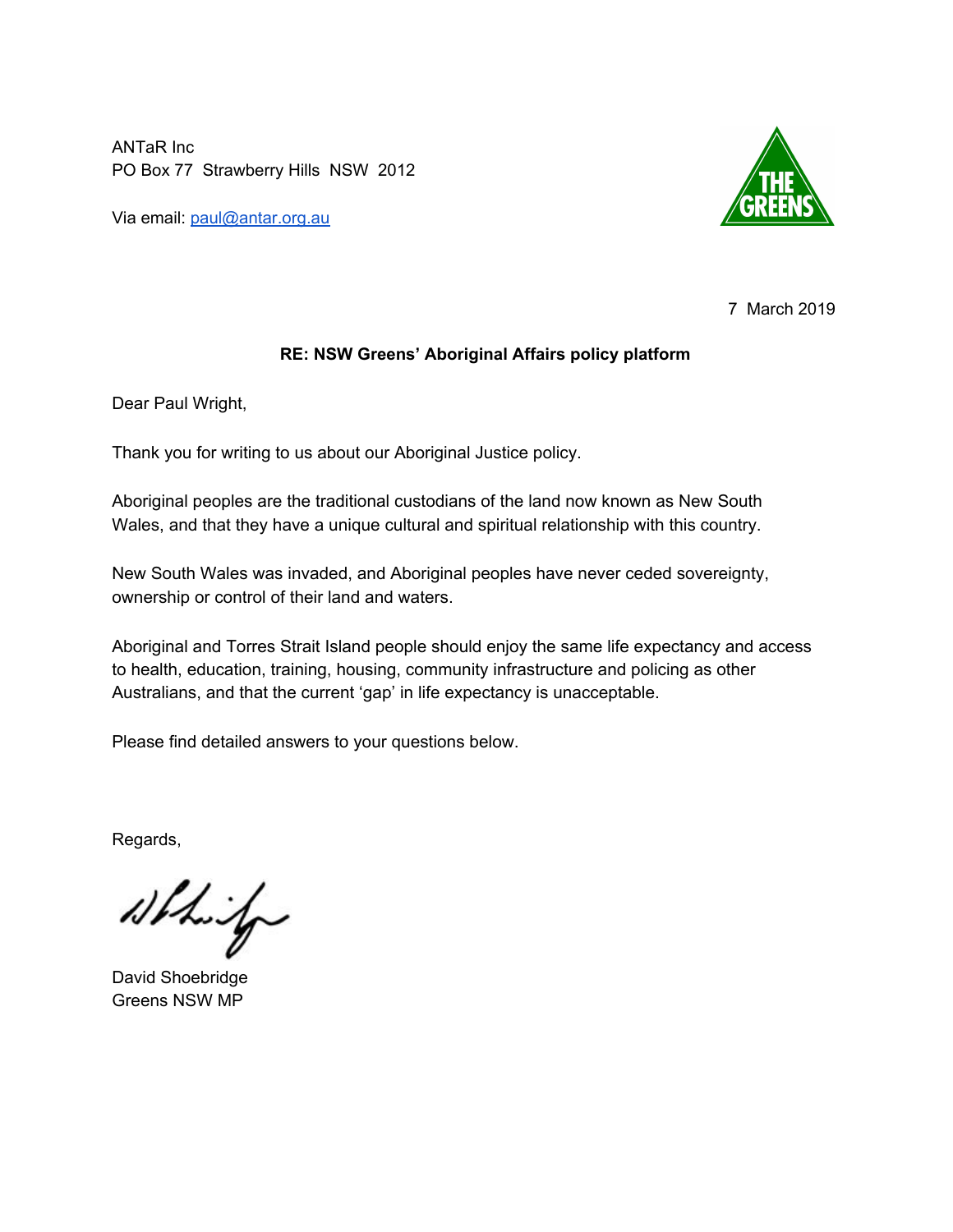#### **1. Closing the Gap**

**We note that the Prime Minister's Closing the Gap Report in February 2019 acknowledged progress in only two of the Closing the Gap Strategy's targets. There is renewed hope that progress will be improved with the recent commitment of COAG to enter into formal partnership with peak First Peoples organisations operating in these respective areas.**

**We appreciate that this process needs time to work through the planning of the next phase of** Closing the Gap but we ask what is a Greens Government in NSW going to do to close the life **expectancy gap and the gaps in health outcomes between Aboriginal and Torres Strait Islander peoples and non- Indigenous peoples in NSW? In particular, can you inform us of the Greens' policies to address Aboriginal housing and how you will support community controlled health services?**

Much of the work the Greens arel undertaking to help close the gap is detailed in other answers below. This answer will focus on housing, acknowledging that lack of safe housing, chronic overcrowding and homelessness impact so severely on the Aboriginal community in NSW. The fact that thousands of Aboriginal people do not have a home while living on land that was stolen from them is a source of national shame.

The Greens support a 'Housing First' approach, whereby housing will be provided for people who become homeless and additional needs are met with ongoing and professional support.

People experiencing homelessness will be offered social housing for as long as they require it.We will work with the sector to address issues the current Liberal-National state government has created. We will increase federal funding for transitional housing and crisis services by \$500m a year and increase NSW's funding commitment to match it.

We will ensure this money is spent effectively on support services that are culturally appropriate and foster self-determination. This is particularly important for Aboriginal and Torres Strait Islander communities, who are twice as likely to experience homelessness.

The Greens will ensure that there are no exits to homelessness – from the social housing system, as a result of domestic and family violence, leaving hospital, exiting prison, from out-of-home care or other circumstances. We are committed to a whole-of-government approach to prevent homelessness and support people when they need it.

These reforms to crisis and transitional housing will ensure nobody is without a bed, even for one night. Our broader package of building more social housing will also ensure that the waiting time for permanent housing is drastically reduced.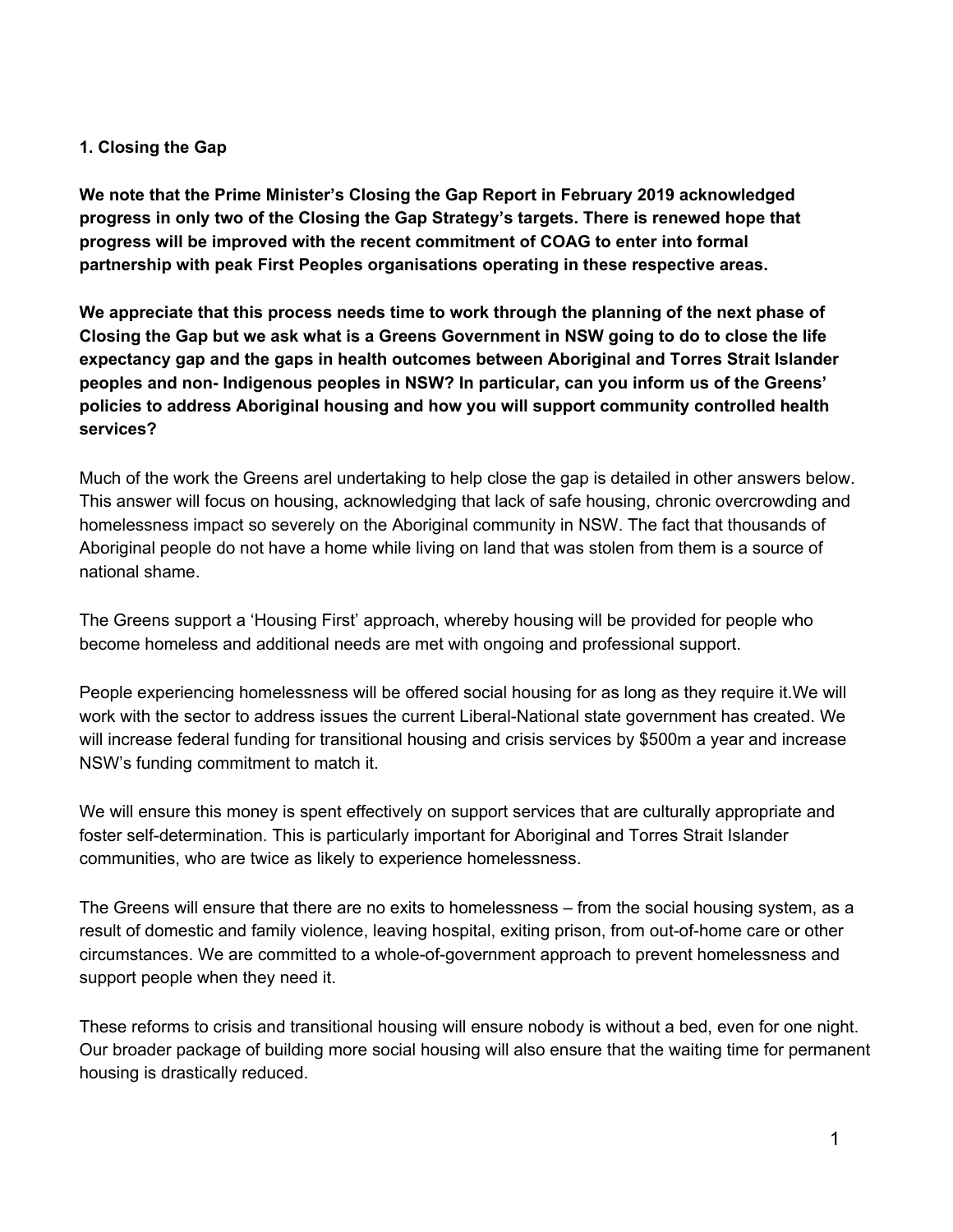#### **2. Justice - the criminal justice system adults /youth**

**The over-representation of Aboriginal and Torres Strait Islander peoples, both youth and adults, in the prison system is a national tragedy. We note data from the NSW Law Society that reports that the NSW Aboriginal population (2.9 per cent) accounts for 24 per cent of the NSW adult prison population; the rate of Indigenous arrest for violent crime has fallen significantly in last 15 years but no corresponding decrease in Indigenous imprisonment; although there has been a reduction in overall youth detention, Aboriginal and Torres Strait Islander young people (4 per cent of NSW population) make up 51 per cent of juvenile detention population; and, three quarters of the Aboriginal and Torres Strait Islander population have experienced negative interaction with the Justice system before the age of 23 years. 1**

**ANTaR is a member of the Just Reinvest NSW and we note the great success of the Maranguka program in Bourke and Koori courts Parramatta and Surry Hills. We further note that the Law Society has called on all NSW parties to commit to establishment and expansion of First Peoples courts throughout the state.**

**In particular can you inform ANTaR of the Greens' policies to address: the over-representation of incarceration rates; funding for alternative models, particularly for Justice Reinvestment projects across NSW; and, how you intend to help address the incidence of family violence?**

Radical steps are needed to stop First Nations people from being the most imprisoned people on the planet.

Between 2001 and 2015 the number of First Nations prisoners in NSW jails more than doubled. One third of all women in NSW jails are Aboriginal as are one quarter of all men. This makes Aboriginal people more than 10 times as likely to be in jail as their non Aboriginal counterparts. This is an injustice that must not stand.

To reverse this historic injustice the Greens propose a bold reform of de-incarceration of First Nations people held in jail for nonviolent offences. This will be implemented over two years by a De-Incarceration Commission chaired by a First Nations judge. The commission will consider cases individually and ensure release does not pose an unacceptable risk to the community or to any individual.

De-incarceration will be accompanied by case management plans and ongoing resources including drug and alcohol counseling to reintegrate those released into the community. De-incarceration will be offered to all First Nations prisoners convicted of non-violent offences as at 23 March 2019.

A deincarceration order can only be made if the Commission forms the view that the person to be released can be reintegrated into the community without unacceptable risk to to the community or to any individual. A deincarceration order would act as a suspended sentence that would be revoked in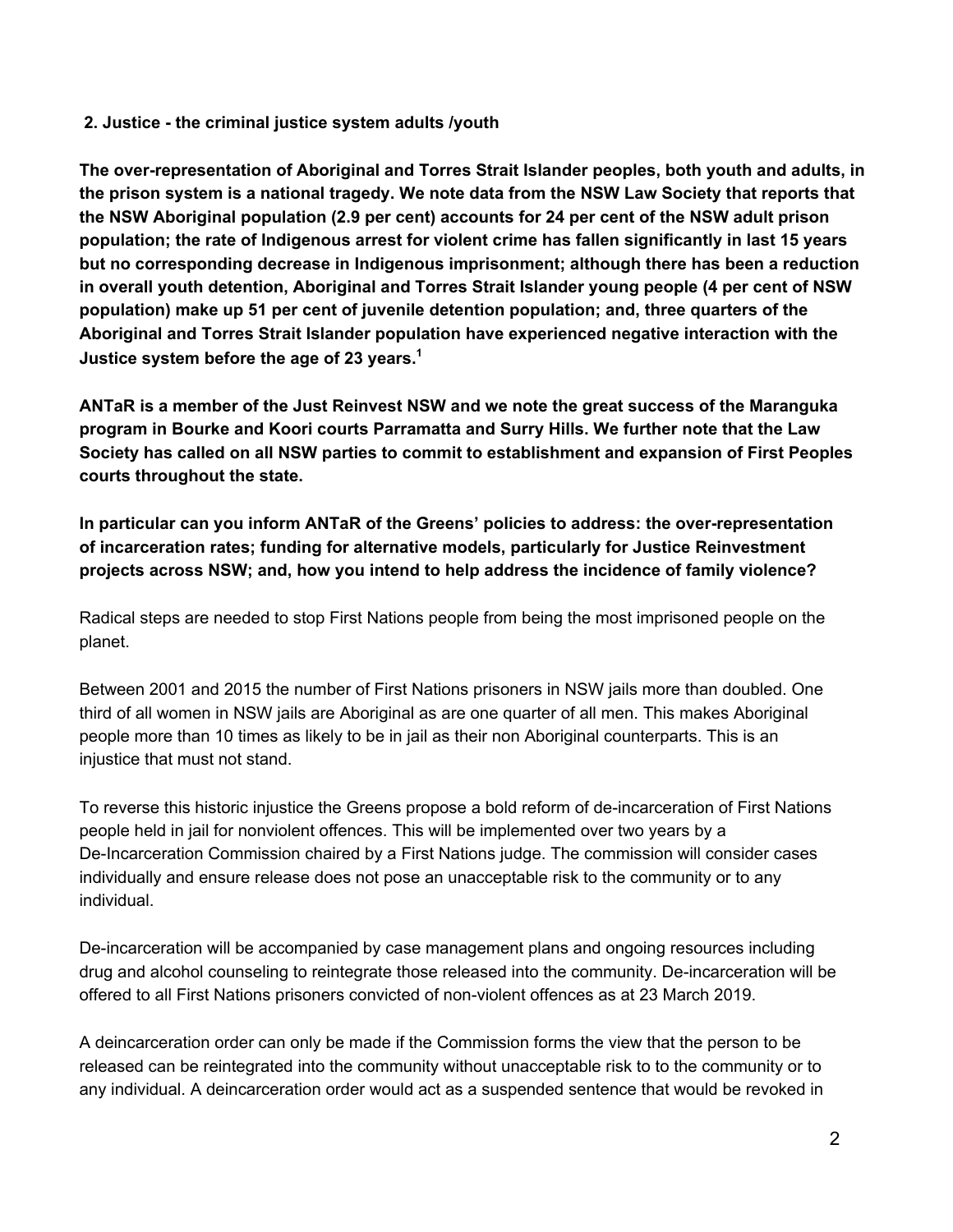the event of further offending. It is not expected this will be a budget saving measure with all monies saved on imprisonment, currently \$181 per prisoner day, reinvested directly into reintegration and case management.

This reform is intended as a two-year program applicable only to current serving prisoners. It is designed to break the cycle of imprisonment and reoffending seen too often in First Nations communities across Australia. The outcome of the two-year deincarceration program will be reviewed to determine what ongoing systemic changes are essential to keep First Nations people from jail.

The Greens will provide specialist services for women from different backgrounds. Provide \$310 million over four years for specialist domestic and family violence services – including for Aboriginal and Torres Strait Islander.

# **3. Out of Home care**

**Aboriginal and Torres Strait Islander children are 9.8 times more likely to be removed than non-Indigenous children, and this rate is sadly growing. We further note community objections to the recent NSW government legislation that imposes a cap of two years duration for out of home care before children can be permanently adopted. We think this law will have the effect of further breaking down cultural cohesion within Aboriginal communities in NSW.**

# **We therefore ask you to inform ANTaR of the Greens' policies aimed at reducing the removal of Aboriginal and Torres Strait Islander children from their families and communities.**

The Greens will coordinate resources from across government agencies including Family and Community Services, Education, Housing and Health to ensure coordinated and holistic support for children and families at risk. Invest an additional \$300 million each year in early intervention services, to families with children at risk of harm because of poverty, domestic violence, inadequate housing or parental drug and alcohol addiction.

Increasing the age of leaving care to 21 to allow young people who need it to receive ongoing support and stay in a supportive family environment where their carers receive financial assistance. Raise the age of criminal responsibility to 16 and provide appropriate supports to children and young people at risk of serious offending. Deliver real self determination to Aboriginal families in child protection and ensure Aboriginal children are kept in community and on country.

Supporting and strengthening families; and keeping children safe, happy and engaged in their homes, schools and neighbourhoods must be the goal of child protection. We will repeal the damaging forced adoptions laws rammed through the NSW Parliament in November 2018 and reverse the appalling rate at which Aboriginal children are removed from their families.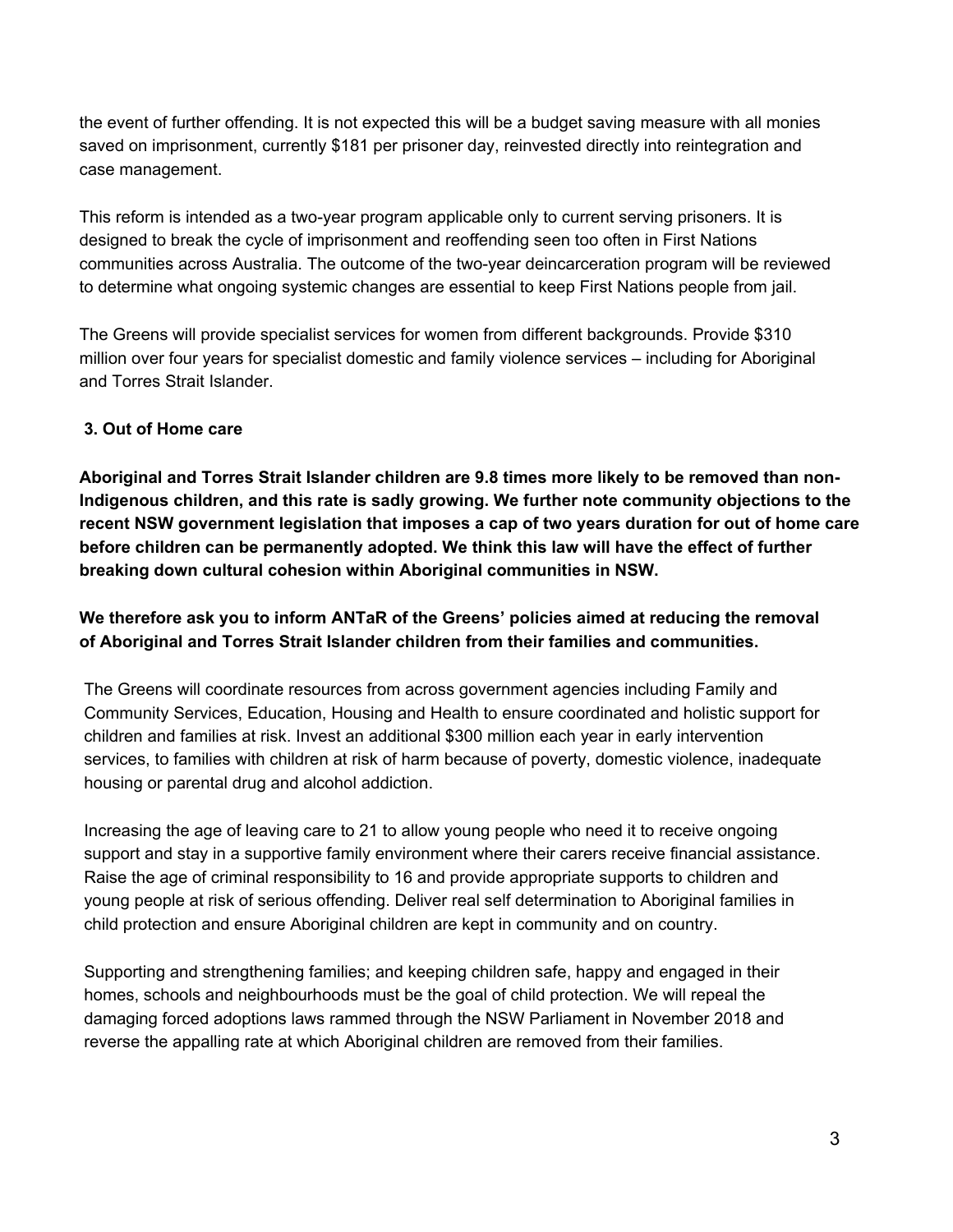#### **4. Treaty**

**As you know, in May 2017 the** *Uluru Statement from the Heart* **was the embodiment of the consensus position of First Peoples delegates from around Australia. Among its three core priorities, the Uluru Statement identified the importance of** *agreement making* **at all levels. The Victorian, South Australian and Northern Territory governments have begun treaty processes in their jurisdictions. What is your policy position regarding a potential treaty process in NSW?**

As Greens we know that Aboriginal people are the original custodians of the land. This continent's First Peoples have never surrendered sovereignty over their land. Since invasion they have faced 230 years of violence, dispossession and oppression.

Recognising this, we must also recognise that delivering real justice to this country's First Peoples needs to be a Greens priority.

January 26 marks the beginning of what is now widely recognised a genocide. It represents the loss of land, culture, language and it represents invasion. Of course the date of Australia's national day should change.

But our work for Aboriginal justice needs to far go beyond this, we need to change the country. Aboriginal people are the most incarcerated people in the world. Aboriginal children are ten times more likely to be taken from their families, Aboriginal people suffer grossly disparate health and life expectancy outcomes and

this is a direct consequence of invasion and dispossession.

It's 50 years since the 1967 Referendum, 25 years since the Mabo Decision and 20 years since the Bringing Them Home report, yet the injustice continues. This is why as Greens we need to prioritise the work we do on the ground with Aboriginal communities. It is why we work with Aboriginal grandmothers demanding their grandchildren stop being stolen. This is why we stand with Aboriginal families and demand an end to deaths in custody. It is why we walk with Aboriginal elders who are fighting to protect their land and culture from the savagery of mining and forestry operations.

This is work that must be in partnership with First Nations peoples where our most important job is not to bang the drum for the Greens, but to help give Aboriginal people a stronger voice. The Greens should be proud of our consistent stance against the racist intervention and the cashless welfare card which are designed to disempower Aboriginal people. We do have a track record of working to bring justice to Aboriginal victims of violence and we can be heard to speak up against the broken criminal justice system. However more Greens MPs and more Greens members need to commit to sustained campaigning and advocacy on the ground with Aboriginal elders and communities. This is hard, challenging but essential work and it needs far greater prominence form the Greens.